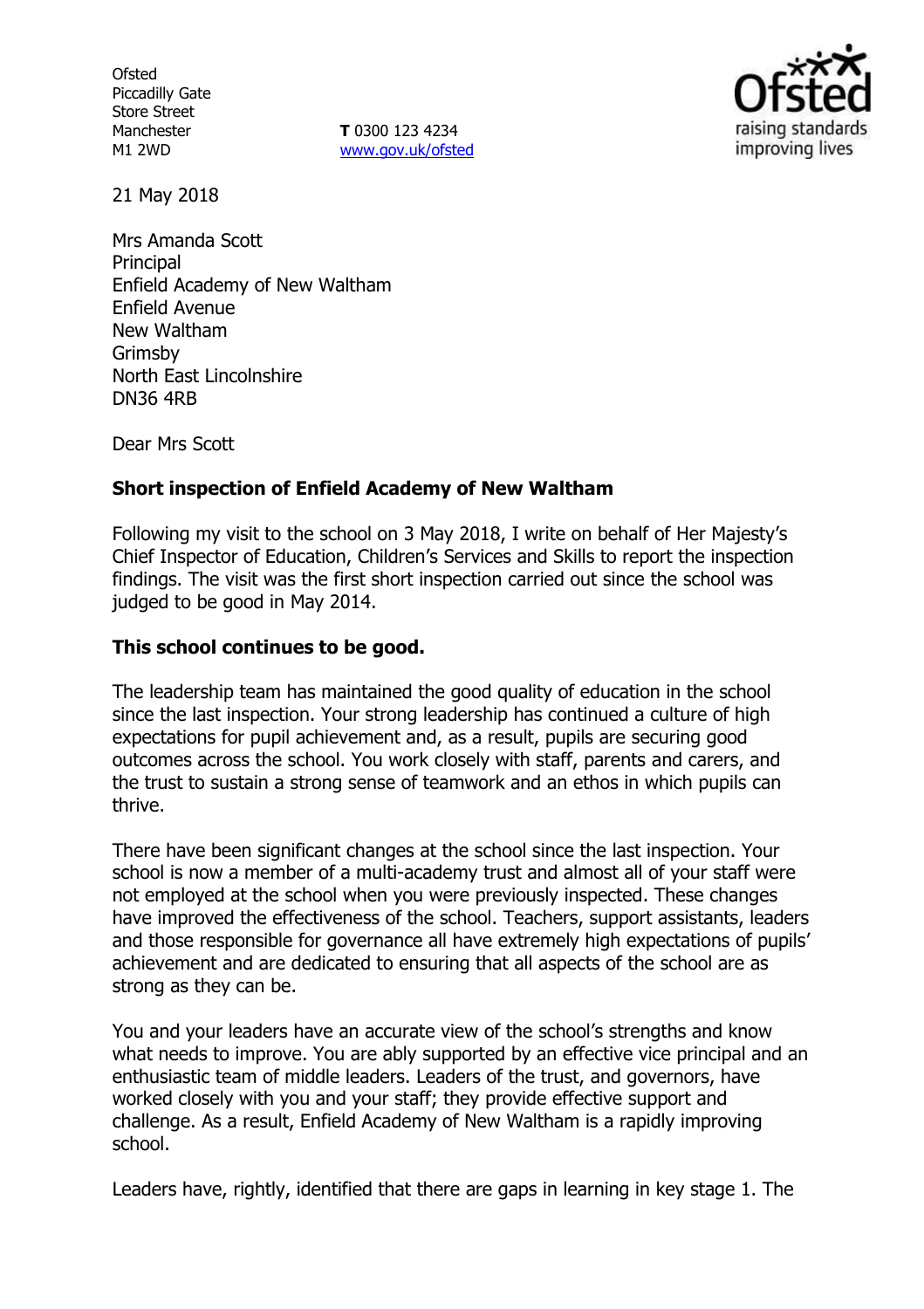

proportion of pupils reaching the required standard in the Year 1 and Year 2 phonics screening check has been consistently below average over time. You have taken effective action to address this which has resulted in the teaching and learning of phonics being currently much stronger. However, you acknowledge that these changes need to be firmly embedded to ensure that standards continue to improve. You also agreed that pupils in key stage 1 are not achieving the standards in writing of which they are capable. You and your leaders recognise that standards vary because some pupils are not reinforcing and improving their writing skills frequently enough.

At the time of the last inspection, you were asked to develop the skills of individual teachers in order to raise pupils' achievement. You were encouraged to share best practice in the school and work closely with the local authority to improve the quality of teaching further. Teachers at the school benefit from a wealth of professional development opportunities to improve their practice. They work collaboratively with other teachers in the trust to develop their teaching and they are given excellent support from you and your leaders. You were also asked to ensure that pupils have enough opportunities to answer questions in lessons. Observations of learning during my visit showed that pupils not only have numerous opportunities to answer teachers' challenging questions, but have the confidence to ask questions themselves in order to deepen their understanding of what they are learning.

## **Safeguarding is effective.**

There is a strong culture of safeguarding pupils at the school. Leaders have ensured that all safeguarding arrangements are fit for purpose and records are detailed and of high quality. As the designated lead for safeguarding, you are thorough and tenacious in keeping children safe and ensuring that staff understand and carry out their responsibilities. All staff receive regular updates and training about safeguarding. Consequently, they know what to do should a safeguarding issue or concern arise. Your procedures for recruiting, vetting and checking staff are thorough.

You work effectively with external agencies to ensure that everything is being done to safeguard children and minimise risk; you are not afraid to challenge these agencies when you feel they are not responding appropriately enough. Overwhelmingly, parents are confident that their children are safe and well cared for at the school.

#### **Inspection findings**

- The teaching I observed with you and pupils' work in books show that current pupils are making good progress in mathematics in key stage 2. Pupils of different abilities, and from different starting points, are completing challenging activities that deepen their understanding of what they are learning.
- Over time, the proportion of pupils who are regularly absent from school has been well above average. You have introduced strategies to improve this, such as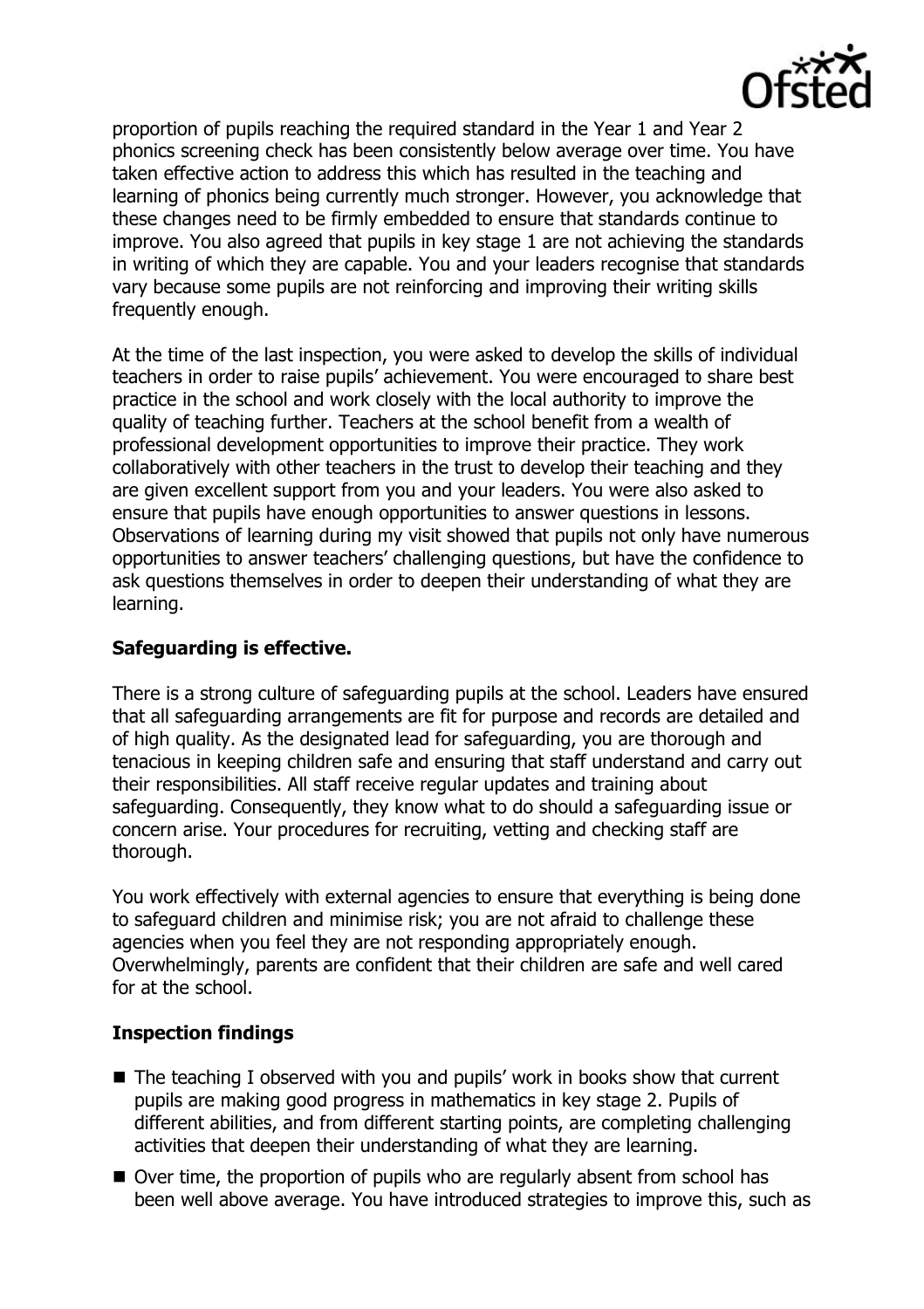

rewards for good attendance, working closely with parents and following up unexplained absences rigorously. As a result of these actions, the proportion of pupils who are currently persistently absent from school has been greatly reduced and is below average.

- In 2017, writing standards declined significantly at the end of key stage 1. When we looked in pupils' books, we agreed that some pupils are not given enough opportunities to practise, reinforce and improve their writing skills. Leaders have gone some way to address this through training and support, and pupils are currently making better progress. However, a minority of pupils in key stage 1 are currently not producing written work that is at the standard of which they are capable.
- $\blacksquare$  Over time, the proportion of pupils attaining the expected standard in the Year 1 and Year 2 phonics screening check has been below average. You and your leaders have reviewed provision for phonics, and teachers and support staff have access to effective training opportunities to improve their skills. As a result, current assessment information indicates that more pupils than previously are better equipped to meet the required standard. However, you rightly agree that current provision for phonics needs to be firmly embedded to ensure that pupils continue to make good progress.
- Leaders and staff have benefited significantly since your school joined a multiacademy trust. Teachers are very positive about the opportunities they now have to share good practice and have professional discussions with other teachers in the trust. They feel their professional development is well catered for.
- Overwhelmingly, parents are very positive about the school. The responses to Parent View and from a parent who requested a meeting with me are full of praise for the efforts leaders and staff put into ensuring that their children's needs are met.

# **Next steps for the school**

Leaders and those responsible for governance should ensure that:

- recently introduced strategies to improve standards in phonics are firmly embedded
- $\blacksquare$  the teaching of writing in key stage 1 enables a greater proportion of pupils to reach the standards of which they are capable.

I am copying this letter to the chief executive officer of the multi-academy trust, the regional schools commissioner and the director of children's services for North East Lincolnshire. This letter will be published on the Ofsted website.

Yours sincerely

Alan Chaffey **Ofsted Inspector**

#### **Information about the inspection**